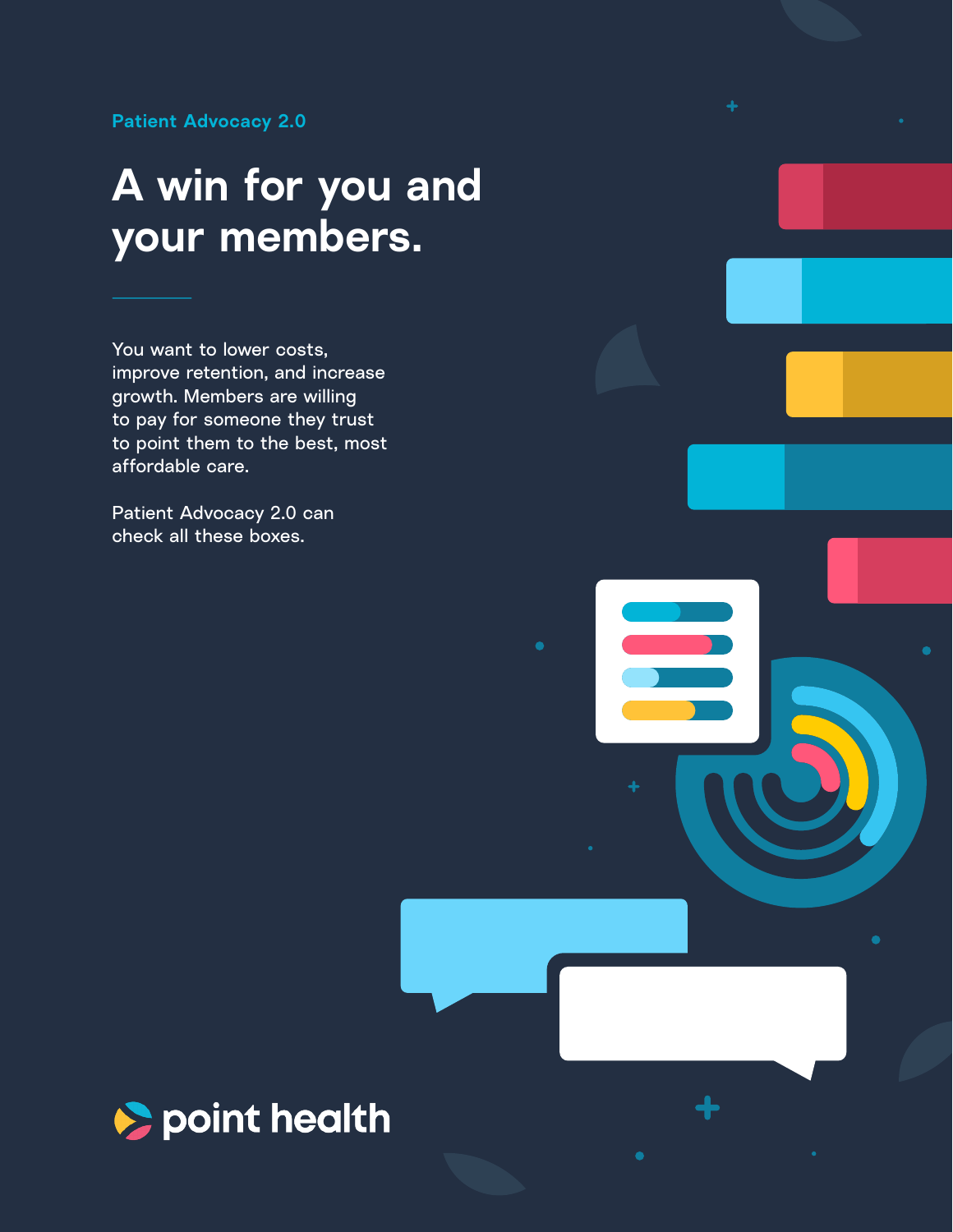## **Table of Contents**

| 1              | Policy issues that create personal problems.                                                                                                                                    | 02 |
|----------------|---------------------------------------------------------------------------------------------------------------------------------------------------------------------------------|----|
|                | What is patient advocacy and how is it evolving?<br>Patient advocacy offers real value to organizations and individuals.                                                        |    |
| $\overline{2}$ | The challenge members and health plans face: healthcare is hard.                                                                                                                | 03 |
|                | Members experience confusion and mistrust.<br>٠<br>Members have no direction and an inability to engage.<br>Consequences of disengagement: expensive and ineffective care.<br>٠ |    |
| 3              | Smart Healthcare Platform: The next generation of patient advocacy.                                                                                                             | 05 |
|                | Mobile Application.<br>Healthcare Navigation.<br><b>Bill Negotiation.</b><br>٠                                                                                                  |    |
| 4              | Research findings on the value of patient advocacy.                                                                                                                             | 06 |
|                | An original study.<br>Survey results.                                                                                                                                           |    |
| 5              | Final thoughts.                                                                                                                                                                 | 07 |
| 6              | Appendix.                                                                                                                                                                       | 08 |
|                | Survey methodology.<br>Survey details.                                                                                                                                          |    |
| 7              | References.                                                                                                                                                                     | 09 |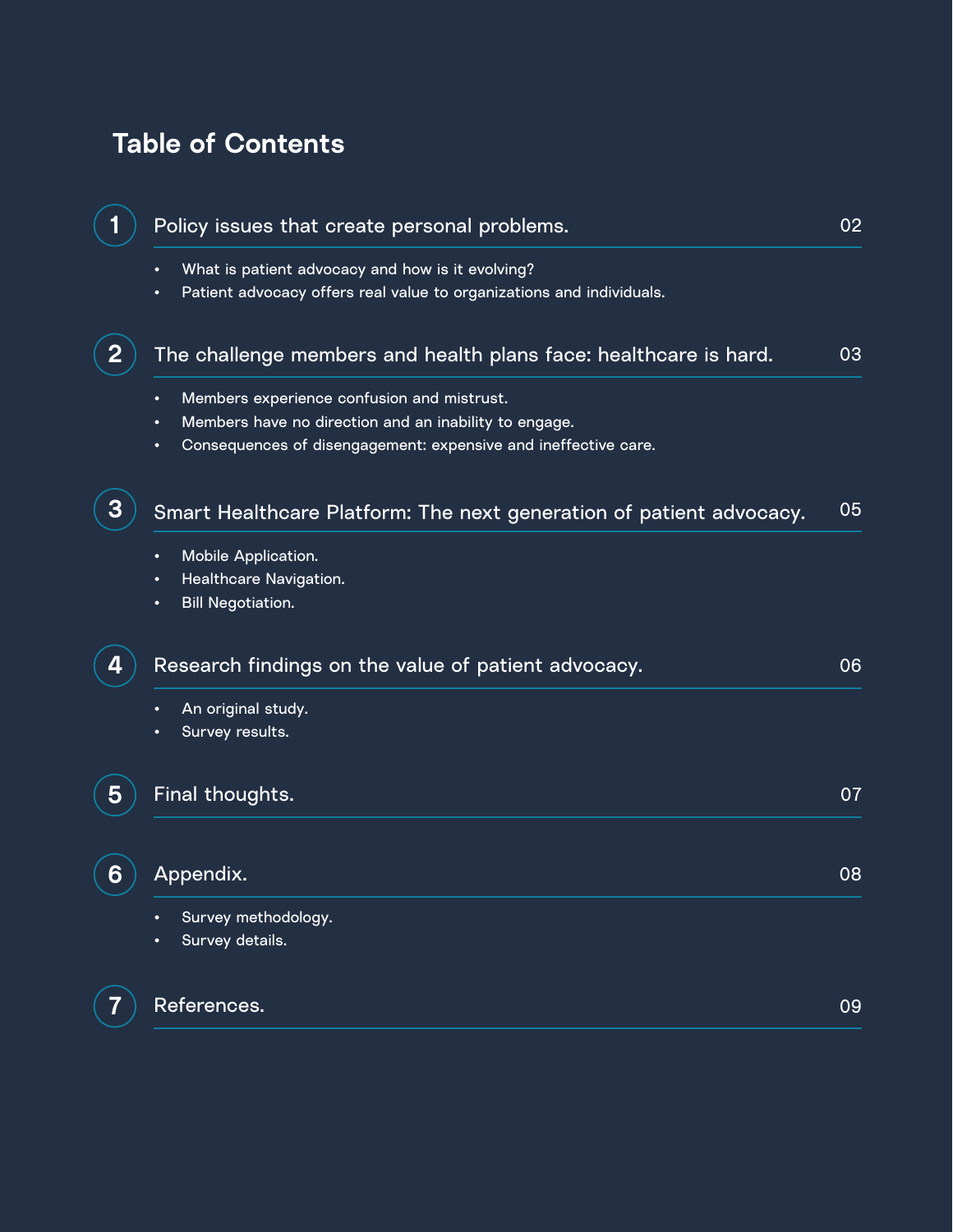### Policy issues that create **personal** problems.

There's no question the U.S. healthcare system needs some serious repairs. The U.S. spends almost 18% of our gross domestic product (GDP) on healthcare, the most in the world. Even worse, around 30% of that spending can be considered wasteful or unnecessary, impacting health plans and their members $_{\text{i}}$ .

We read these and other statistics in the news or on our Twitter feeds all the time. Because of that, it can be easy to forget these policy issues trickle down into people's lives. People like:



Scott Kohan, who underwent **surgery for a broken jaw** at a hospital that was in his carrier's network. But his surgeon wasn't. His share of the bill was \$7,924.



Jessica Pell, who went to a hospital emergency room for **a cut on her ear**. They treated her with a single ice pack and handed her a bill for \$5,751.



Gretchen Liu, who chose to pay the full \$40 retail price for a **90-day supply of generic telmisartan** out of her pocket—because the previous time she filled it, her insurance copay was \$285<sub>2</sub>.

Sadly, these true stories aren't rare. Whether covered by a large insurer, not insured at all, or somewhere in between, millions of people are being personally impacted every day by expensive care and a confusing system.

A poor system affects health plans too. When members receive expensive care and get a huge bill in the mail, they're quick to point a finger at their health plan. Angry members are not retained members, which means membership loss for the health plan and most likely bad reviews. Not to mention that replacing those members via new member acquisition is one of the most expensive line items for a health plan's budget.

So while policymakers and big players in healthcare battle over the "best solution," the rest of us in healthcare can make real change right now.

### What is **patient advocacy** and how is it evolving?

In general, advocacy is helping patients make decisions or advocate for themselves and their healthcare needs. From locating healthcare resources to negotiating medical bills, advocacy is supporting patients in their healthcare journey.

Since patients' choices can directly impact healthcare costs—and even a "right" choice can still result in quality and cost issues—the concept of equipping plan members with helpful information, tools, assistance, and guidance is a no-brainer for health plans $_{5}$ .

### Patient advocacy offers **real value** to organizations and individuals.

As great as patient advocacy sounds to health plans for containing costs, it doesn't work if members don't participate.

That's why The Karis Group, a Point Health company, conducted a study with Nelson Associates to see if health plan members value patient advocacy services, and if they place a higher value on health plans that offer these services. We'll get to the specific findings later, but to give you a sneak peek: The answer is a definite "yes." And, these perceptions of increased value can be linked to higher Net Promoter Scores (NPS) for health plans. Which means better member satisfaction, retention, and new member growth for your plan.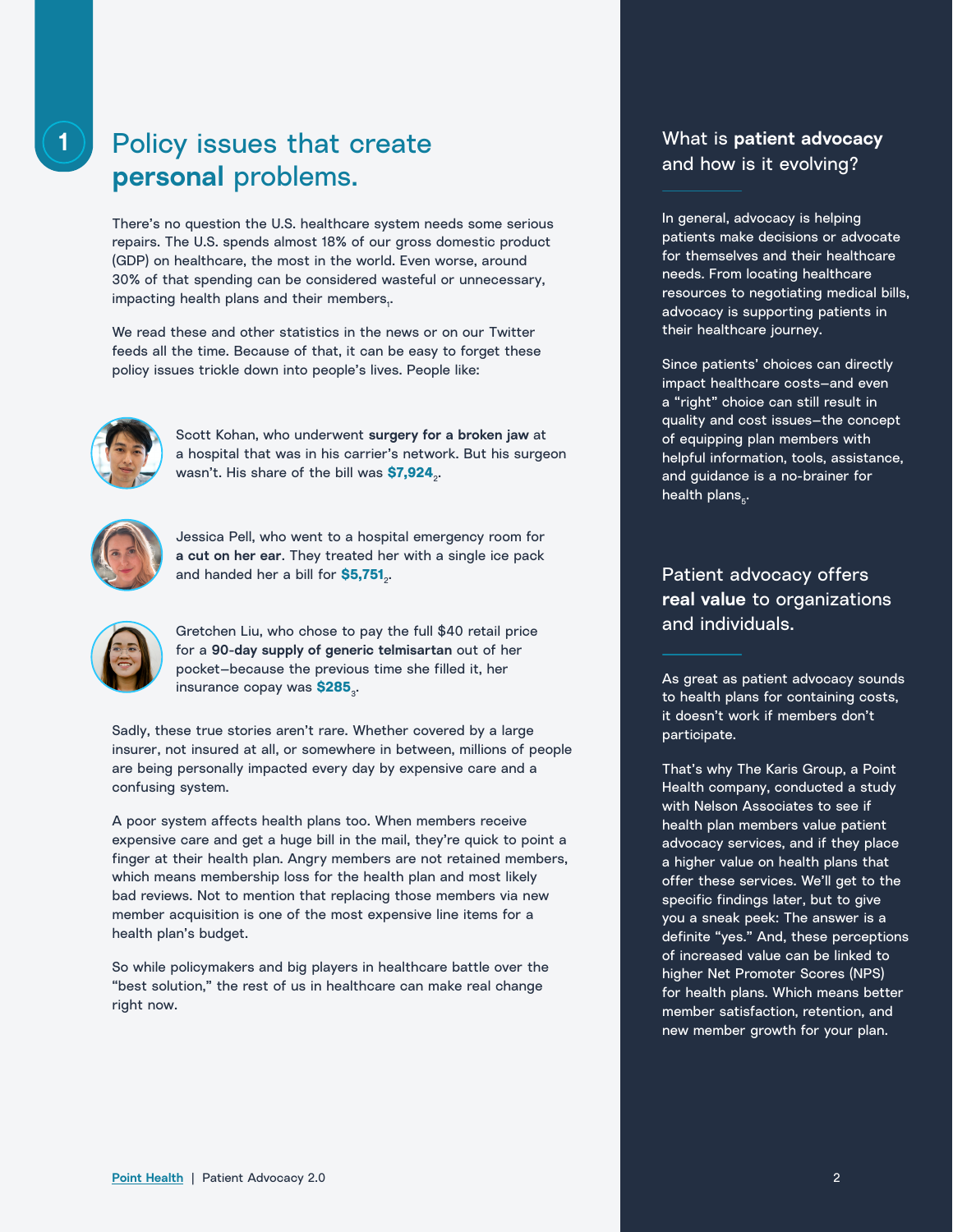### **2** The challenge members and health plans face: **healthcare is hard.**

A bit of a "duh" statement, but why is healthcare hard? There are a lot of valid reasons, but we're going to focus on the complex web of competing solutions facing members today as one of the primary reasons healthcare is hard.

**High deductible health plans** (HDHPs) are specifically designed to remind members they have "skin in the game." But unless you can compare quality and price ahead of time, how can you be a smarter healthcare consumer?

Even **"traditional" plan designs** may include confusing provisions like separate ER deductibles, fewer co-pays, more restrictive drug formularies, pre-authorization requirements, network pharmacies, etc.

**HMO and EPO plans** have always had strict network restrictions, but today it's hard to find health plans of any kind without significant financial penalties for receiving out-of-network care.

Plus, there are **"wild cards"** like opaque prescription drug pricing, separate Rx deductibles, in-network facilities providing care with out-of-network physicians, embedded and non-embedded family deductibles, and preferred provider tiers.

These efforts to control costs cause members to feel incredibly confused and frustrated. This in turn leads to unwise and unnecessarily expensive care decisions. Those decisions hurt your cost curve and satisfaction ratings, and if members are frustrated enough they'll certainly switch to a different health plan as soon as they can.

### **Members don't understand or trust healthcare.**

At the end of the day, the fact is average Americans don't know enough about healthcare to make informed decisions without expert help. For example:

Most people don't even know the basics of healthcare. A PolicyGenius survey of 2,000 consumers revealed **96% of Americans couldn't define basic healthcare terms** even though the respondents actually thought they understood them very well $_{\rm e}$ .

People often don't make the best choices about where to go for care. The New England Health Institute said **56% of emergency room visits were "totally avoidable."** Several studies suggest many of these cases, such as the 4.3 million chest pain cases ERs saw in 2019, could have been handled in urgent care facilities $_{7}$ .

Americans don't trust the information from healthcare industry players. A 2016 Harris Poll revealed **only 16% of U.S. consumers believed health insurers** put patients ahead of profits, and only 9% believed pharmaceutical and biotechnology companies did<sub>8</sub>.

**When members don't understand or trust healthcare, how can we expect them to make choices that are cost-effective and beneficial to their health?**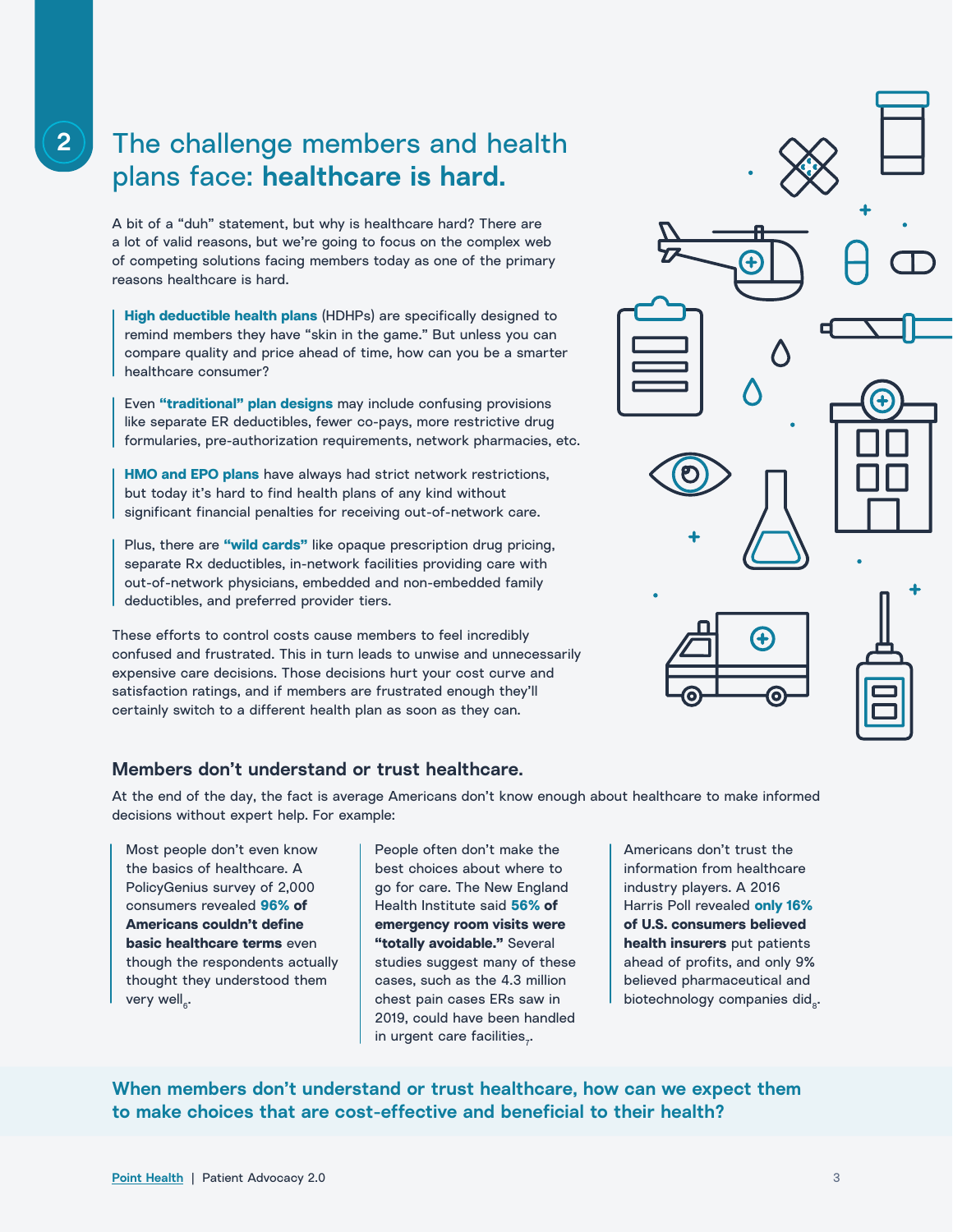### **Members don't know where to start.**

In an attempt to fix the issues mentioned above, many health plans have implemented programs to better educate their members and help them manage their care. Unfortunately, most of these initiatives are passive or reactive in nature and require members to know how (and be willing) to actively access them when needed, understand their capabilities and limitations, and know how to use them. As a result:

Members are faced with multiple vendors for different aspects of their care with no clear integration or primary touchpoint for seeking advice or assistance. These programs then go unused or underutilized.

**40% of organizations with multiple vendors for benefits said there is a lack of utilization due to a confusing and**  disjointed experience<sub>or</sub>.

Members don't shop around for healthcare discounts. Worse, they don't ask their current providers if discounts are even available for their treatment.

**61% of adults surveyed who asked their doctor**  for a discount got one<sub>10</sub>.

Members don't properly review their medical bills. An Equifax audit found that on hospital bills totaling \$10,000 or more, the average error was \$1,300.

**Up to 80% of bills contain errors.**

### **Consequences of disengagement: expensive and ineffective care.**

Members aren't engaged with their healthcare, don't know what to look for, and don't have a trusted source of advice and assistance. It's no wonder their care choices and actions (or inaction) lead to poor clinical outcomes and higher medical expenses for themselves and their plans. For example:







#### **Unnecessary medical services waste \$210 billion annually.**

In a John Hopkins survey of more than 3,000 physicians, respondents said 15 to 30% of medical care delivered is not needed: 22% of prescription medications, 24.9% of medical tests, 11.1% of procedures, and 20.6% of overall medical care...

#### **Members typically don't seek second opinions.**

Less than 17% of patients seek a second medical opinion after a diagnosis (50% in cases of cancer diagnoses) $_{12}$ . Yet the Mayo Clinic reports that as many as 88% of patients who do get a second opinion go home with a new or refined diagnosis, which changes their care plan (and potentially their lives.) Conversely, only 12% receive confirmation that the original diagnosis was complete and correct.

#### **Members often choose the wrong providers.**

When members select their own providers and care options, they tend to have low levels of satisfaction with the experience. A 2015 Advisory Board study showed that when people selected a primary care physician on their own, they typically give them a Net Promoter Score (NPS) of +3 on a scale from -100 to +100 $_{13}$ . (Net Promoter Score, in this context, measures the likelihood of patients to recommend the doctor to a friend, colleague, or family member.) When members used a navigation service to find a provider, they gave the doctor an NPS of +77. And Net Promoter Scores were in the +80s and +90s when they used third-party vendors to find specialists.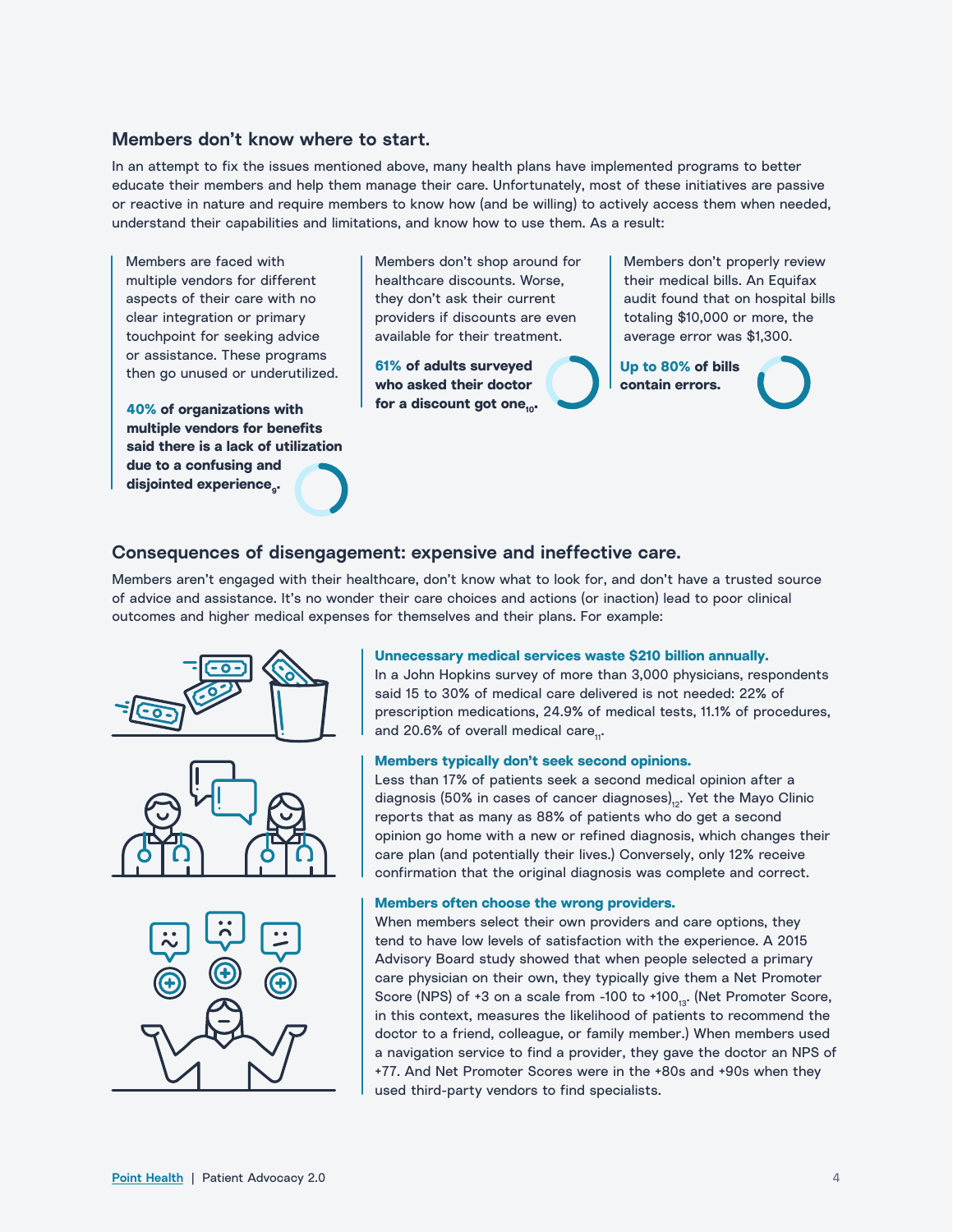### Smart Healthcare Platform: **The next generation of patient advocacy.**

We've shown you a lot of the issues in healthcare, but how does patient advocacy fix it? Our solution centers around the belief that health plans and their members receive the most value from an integrated suite of digital + human personalized advocacy services that provide a single touchpoint for information and expert assistance at every step of the healthcare journey.

That's why we created the first-ever Smart Healthcare Platform. Our suite of services combines powerful navigation services, shop-and-compare tools, personalized assistance, and the largest, most flexible selection of cash-pay providers in America on a single, intuitive platform.

### **Mobile Application.**

There's no question health plans need to adopt digital tools to meet their members' expectations and keep them from leaving for another plan that is more tech forward. A 2018 Cognizant report found that health plans offering digital capabilities outperformed others in overall member satisfaction and retention by nearly 5%... Self-service is becoming

increasingly popular, so for members who like to have control, our app enables them to view pricing for hundreds of healthcare services. Members can shop and compare doctors, labs, hospitals, medications, and more.

### **Healthcare Navigation.**

Our Smart Healthcare Platform also offers trained patient advocates who listen to members' needs and find their ideal care solution. You get a happy and healthy member who feels cared for without adding any extra work for your team. Plus, our patient advocates provided an average cost savings of 61% over a four-year period as a result of their healthcare navigation recommendations.

### **Bill Negotiation.**

Despite your best efforts, sometimes members don't choose the most affordable care options. This often leads to frustrated members, but with bill negotiation,



 $\otimes$ 

**Done well, patient advocacy services can benefit your health plan in multiple ways:**

#### **Cost containment:**

Effective advocacy programs result in better utilization as members become smarter healthcare consumers, make fewer poor choices, and are steered toward care that combines quality outcomes and lower costs.

### **Improved satisfaction and engagement:**

Advocacy can improve overall satisfaction and potentially increase attraction and retention. Our research shows that members of health plans who offer thirdparty advocacy services are more likely to recommend that plan to others.

### **Lower workloads on your internal team:**

When members have access to personalized health advocacy services, they are less likely to call your member services team. This frees up your team to deal with more complex member issues and improve upon your internal services.



 $\overline{\mathsf{S}}$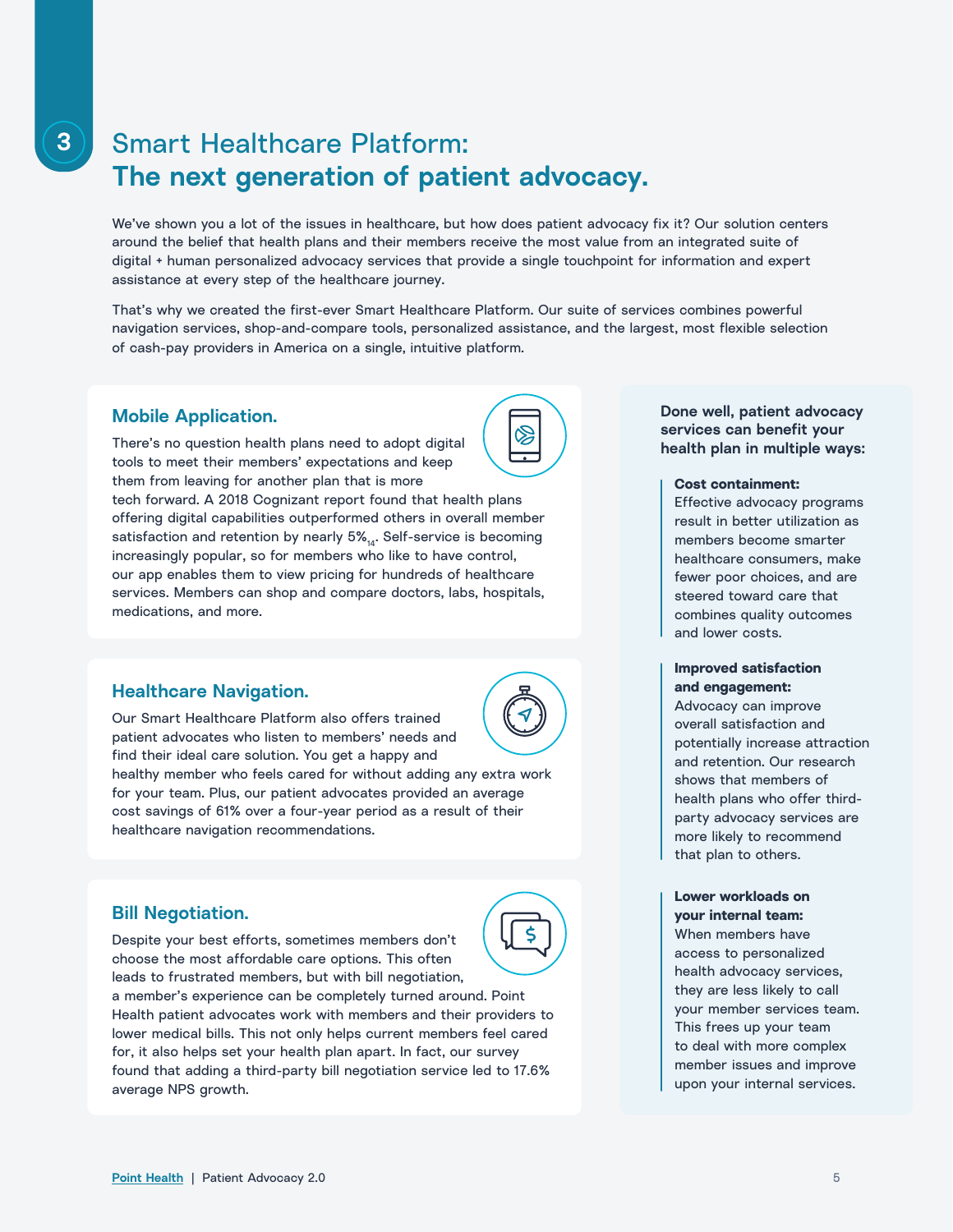### Research findings on the value of **patient advocacy.**

Patient advocacy services and programs offer a great ROI when you consider that they cut down on your overall cost curve. Patient advocacy increases member retention and savings from not having to constantly acquire new members. Patient advocacy services also cut down medical bills by pointing members to the most affordable care option or lowering a medical bill if they've already gone to an expensive provider.

Despite these benefits, health plans are understandably reluctant to add any expense, no matter how incremental, to their existing costs. But what about members? We know that demand is growing for independent patient advocates hired by individuals<sub>15</sub>. So we wondered if that would translate into a willingness by health plan members to pay extra for these services (either through a premium increase or out-of-pocket)—and how much additional they felt these services were worth.

### **An original study.**

**50.68% –** Through my employer group

The Karis Group, a Point Health company, partnered with Nelson Associates to conduct a consumer survey of 510 employed adults with health insurance (either group insurance provided by their employer or individually purchased coverage.)

| $30.08\%$ – Through my employer group                |
|------------------------------------------------------|
|                                                      |
| <b>16.56%</b> – Uninsured (no health insurance)      |
|                                                      |
| <b>16.23%</b> - Through Medicaid/Medicare/Other Gov. |
|                                                      |
| 8.78% - Purchased via ACA (healthcare.gov)           |
|                                                      |
| 7.74% - Purchased on my own (individual)             |

**The survey was designed to determine how much respondents were willing to pay for patient advocacy services to:**

- **Find the best provider** to match their needs and schedule appointments.
- **Search local pharmacies** to identify the best price for their prescriptions.
- **Shop for and suggest** the best and most cost-effective surgery facility for their needs.
- **Handle the transfer** of their medical records.
- **Help negotiate** their medical bills for I s I lower out-of-pocket expenses.

The survey questions included brief descriptions (1–2 sentences) explaining the potential benefits of each of these five advocacy services.

In addition, to help quantify the value to health plans of adding advocacy services, we asked respondents to rate how willing they would be to recommend and promote their health plan if it were to add each of the services (as a way of measuring their Net Promoter Scores...).

We also asked respondents to rank the attributes they found most attractive in advocacy services.

### **Survey results.**

Even with minimal explanations about the benefits of each service, **100% of respondents** expressed a willingness to pay at least something additional for all five advocacy services. When asked if they'd be willing to pay extra for at least one of the services, 64.6% said they would. In addition, 25% to 40% of respondents said they'd be willing to pay an average between \$1.55 and \$2.49 per month extra for each service, or an additional \$9.63 per month for the five services.

### **Key finding.**

Of those respondents who indicated which attributes they value most in patient advocacy services, 22% cited objectivity through a neutral advocate company or service, as opposed to through the insurer. (This response was second only to "free of charge" at 29%.)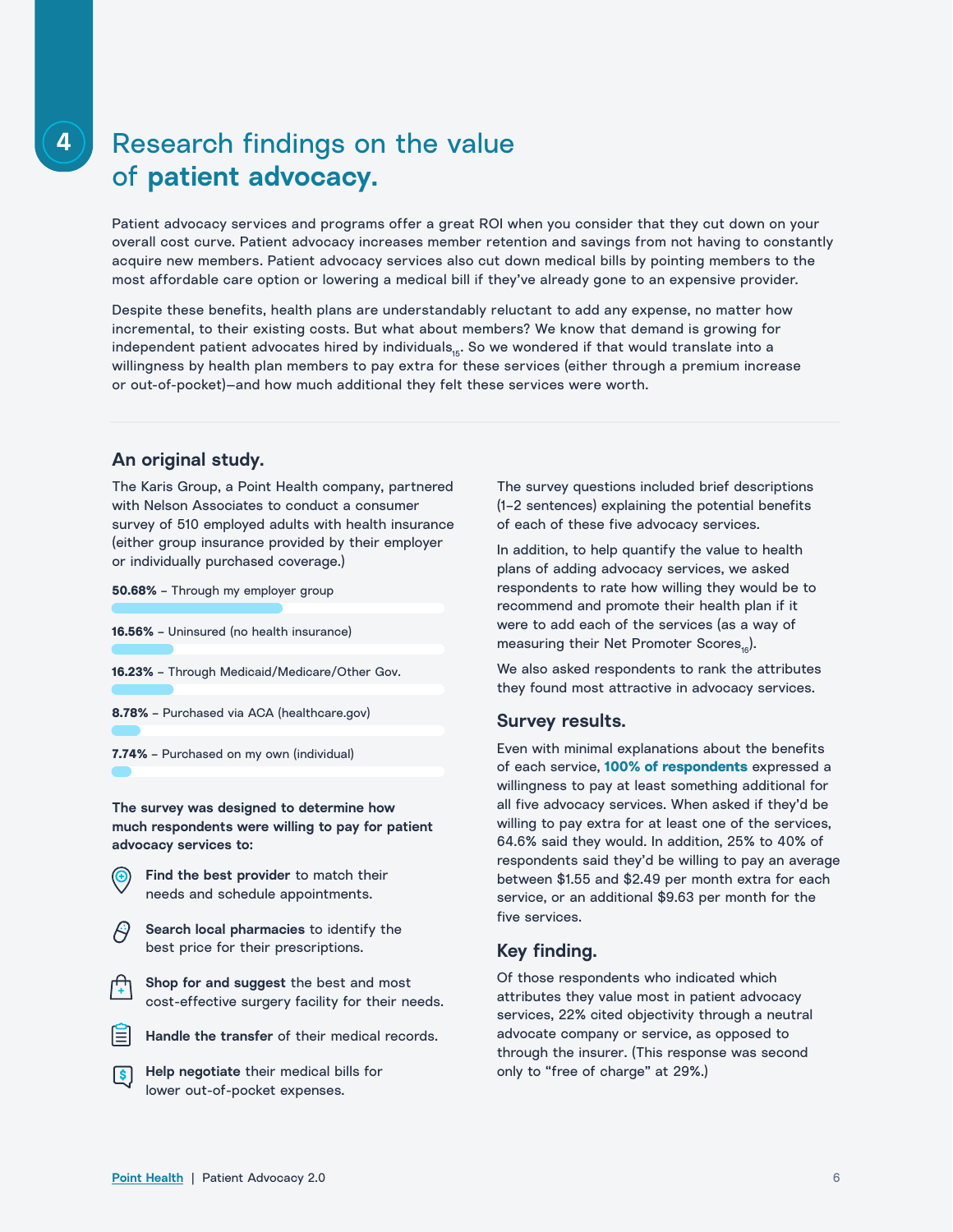### **5 Final thoughts.**

Through our work helping clients and their members contain healthcare costs, and through our research on patient advocacy programs, Point Health believes more strongly than ever that effective, objective third-party advocacy programs are an essential part of making healthcare in the U.S. easy to find, easy to understand, and easier to afford.



them in the right direction.

### About **Point Health.**

comes from having complete faith in their advocate's objectivity.

Point Health is an Austin, Texas-based digital health startup paving the way for major changes in the healthcare industry, primarily through our Smart Healthcare Platform. Our suite of services combines powerful navigation services, shop-and-compare tools, personalized assistance, and the largest, most flexible selection of cash-pay providers in America on a single, intuitive platform. The healthcare system in the U.S. is confusing to navigate, but Point Health is guiding patients towards healthcare that is easier to find, understand, and afford. Visit **[PointHealth.com](http://PointHealth.com)** to learn more.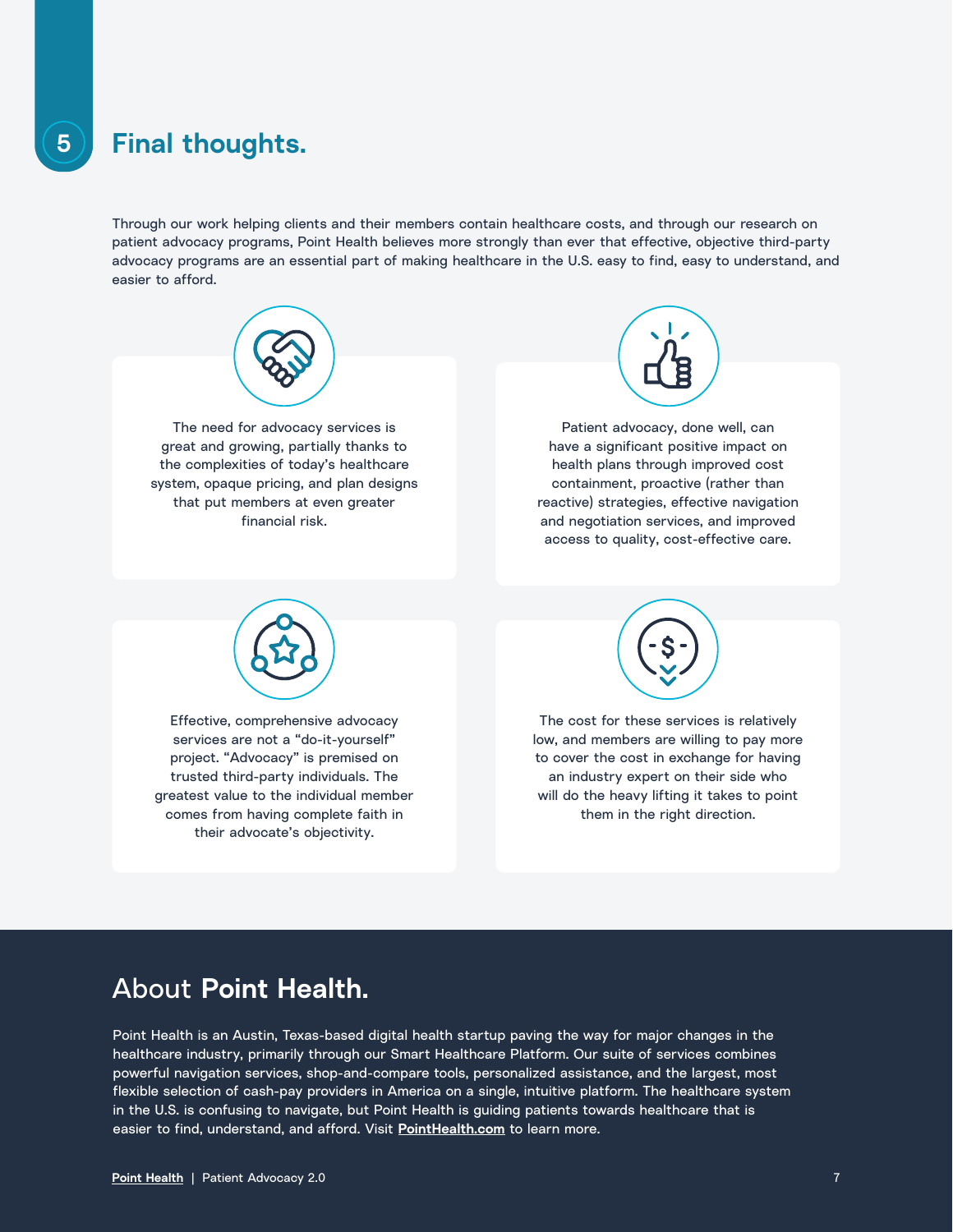**6**

### **Survey methodology.**

Respondents were included only if they had a group or individual healthcare insurance plan. Purchasing decisions and buying behaviors are made by humans with "bounded rationality" and limited information.

Attitudinal research generally yields very weak correlations and predictive power, but very strong predictive power by assessing revealed preferences through actual purchasing decisions and behavior (even if only in a simulated purchase.)

In this survey, we simulated consumer purchasing decision behavior by offering participants a set of alternative features at various prices to determine how many would be willing to pay how much for patient advocacy services.

### **Most Important Components of a Healthcare Advocacy Service (n=340)**

| 36.55% - Unknown/Undecided                                   |
|--------------------------------------------------------------|
|                                                              |
| <b>28.08%</b> – The service included at no additional charge |
|                                                              |
| 21.95% - A neutral advocate company (not the insurer)        |
|                                                              |
| <b>18.37%</b> – Alternatives that would help you save money  |
|                                                              |
| 17.66% - Professional medical bill negotiators               |
|                                                              |
| <b>17.55%</b> – Options about Doctors, Prescriptions, etc.   |

### **Survey details.**

### **Policyholder Value Study:** Respondent Profile

#### **Bill negotiation (n=468)**

39.4% of respondents were willing to pay an additional average monthly premium of +\$2.49 for an individual plan and +\$6.66 for a family plan.

### **Surgery facility location service (n=452)**

31.4% of respondents were willing to pay an additional average monthly premium of +\$2.02 for an individual plan and +\$5/30 for a family plan.

### **Prescription shopper service (n=394)**

30.7% of respondents were willing to pay an additional average monthly premium of +\$1.99 for an individual plan and +\$5.33 for a family plan.

#### **Medical record transfer service (n=389)**

25.2% of respondents were willing to pay an additional average monthly premium of +\$1.55 for an individual plan and +\$4.19 for a family plan.

### **Healthcare provider match/scheduling service (n=381)**

24.7% of respondents were willing to pay an additional average monthly premium of +\$1.58 for an individual plan and +\$4.23 for a family plan.

#### **For all five services (n=381)**

100% of respondents were willing to pay an additional average monthly premium of +\$0.07 monthly for an individual plan and +\$0.23 for a family plan.

**The 25% to 40% of respondents showing a willingness to pay for the five patient advocacy services were, on average, willing to pay +\$9.63 per month in additional premium for all five services.**